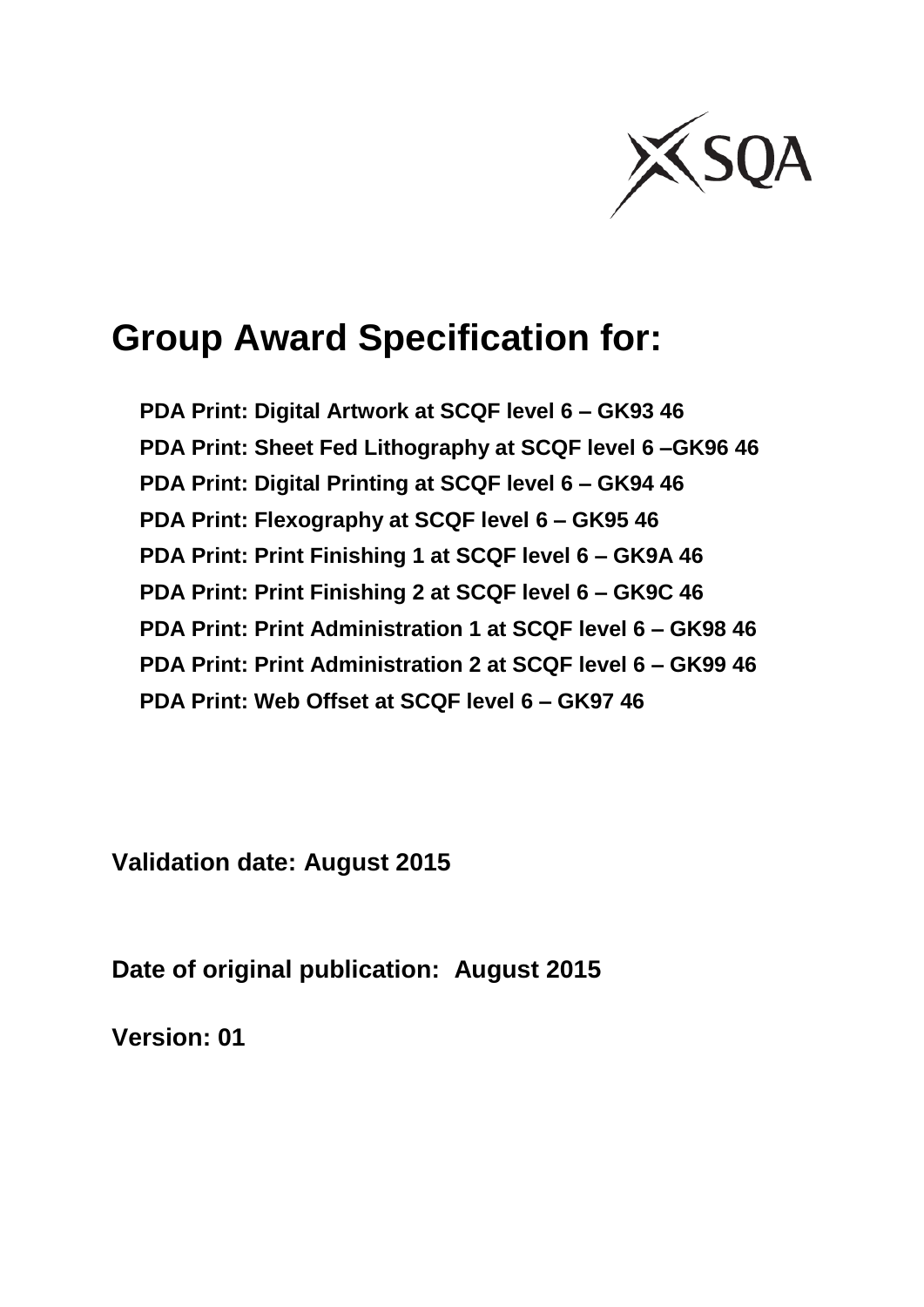## **Contents**

*Please leave this blank. SQA's Word Processing Team will insert information.*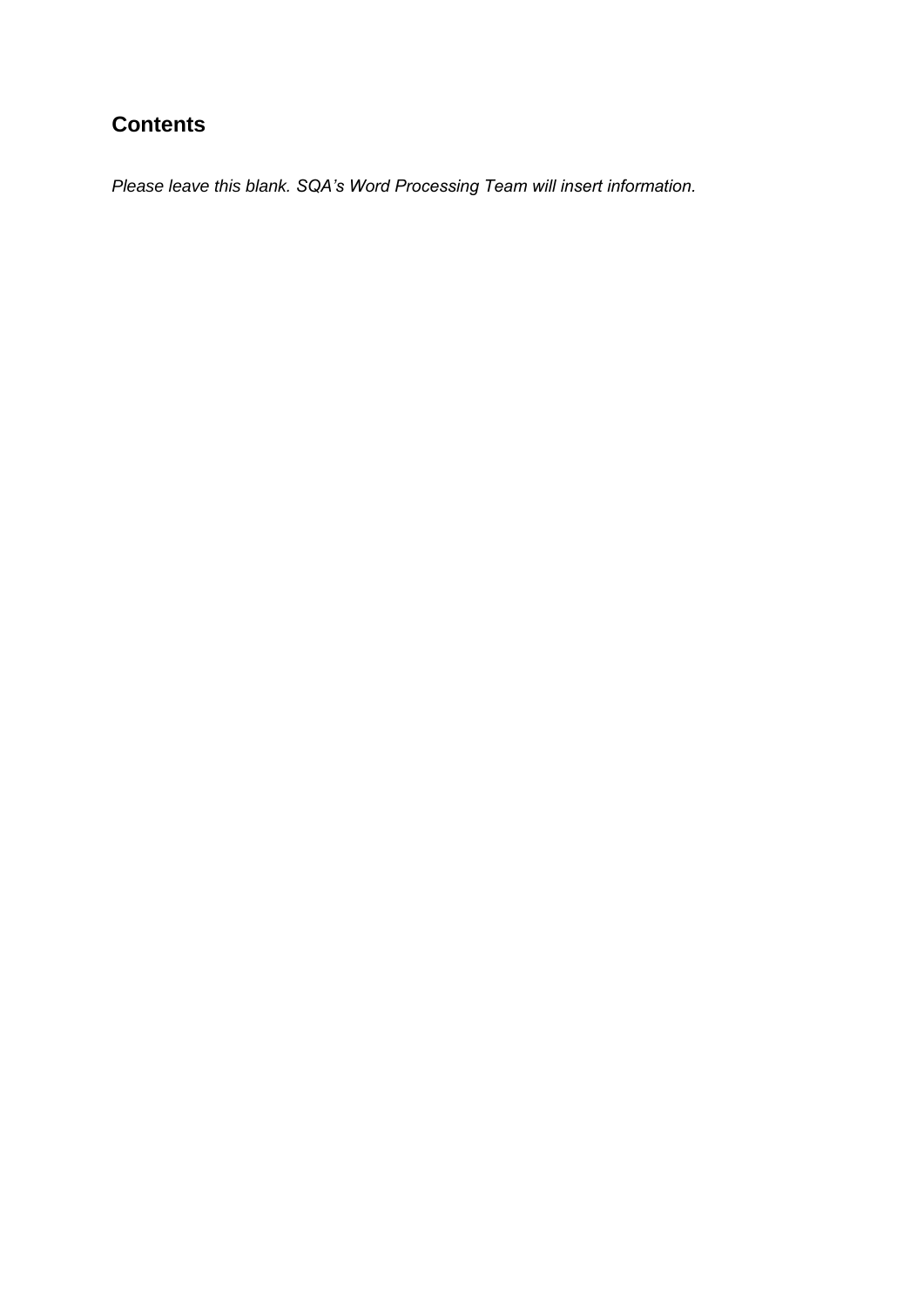# **1 Introduction**

This document was previously known as the Arrangements document. The purpose of this document is to:

- assist centres to implement, deliver and manage the qualification
- provide a guide for new staff involved in offering the qualification
- inform course managers teaching staff, assessors, candidates, employers and HEIs of the aims and purpose of the qualification
- provide details of the range of learners the qualification is suitable for and progression opportunities

There are nine Professional Development Awards (PDAs) in this industry-specific suite of qualifications, all of which comprise of specifically selected National Occupational Standards. The units within each award are selected from the SVQ level 3 specialist qualifications for the Print Industry sector.

The PDAs are:

- **PDA Print: Digital Artwork at SCQF level 6**
- **PDA Print: Sheet Fed Lithography at SCQF level 6**
- **PDA Print: Digital Printing at SCQF level 6**
- **PDA Print: Flexography at SCQF level 6**
- **PDA Print: Print Finishing 1 at SCQF level 6**
- **PDA Print: Print Finishing 2 at SCQF level 6**
- **PDA Print: Print Administration 1 at SCQF level 6**
- **PDA Print: Print Administration 2 at SCQF level 6**
- **PDA Print: Web Offset at SCQF level 6**

The primary target group will be experienced individuals who do not hold a relevant qualification. However, these specialist awards may also be used for the purposes of Continuing Professional Development. Additional employment opportunities may evolve but the PDAs will be particularly useful, (as they comprise exclusively of NOS) in that individuals will be able to use them of proof of competence and transferable occupationallyspecific skills when seeking employment both across and outwith the UK.

It is envisaged that these awards will provide progression towards completion of the related SVQs.

In discussion with representatives from the field, it emerged that companies in the sector were looking for specific courses/qualifications in the production and administrative specialist areas to address a skills gap and a lack of qualifications within their workforce. The PDAs have addressed this on a skill-specific basis for each production/administrative process based on what employers want and also on the prospective uptake of each award. By basing the design of the PDAs on the National Occupational Standards for the Print sector, we have ensured maximum opportunity for credit accumulation and transfer and credibility and applicability across the UK as a whole.

The awards are aimed primarily at employees who in many cases may not have gone down the traditional apprenticeship route as many employers did not embrace the structure of Modern Apprenticeships and Vocational Qualifications. As the PDAs specifically address the skill requirements of the workforce, this will encourage employers to offer qualifications. In addition to this, there is a large group of people between the ages of 35 to 45 who are skilled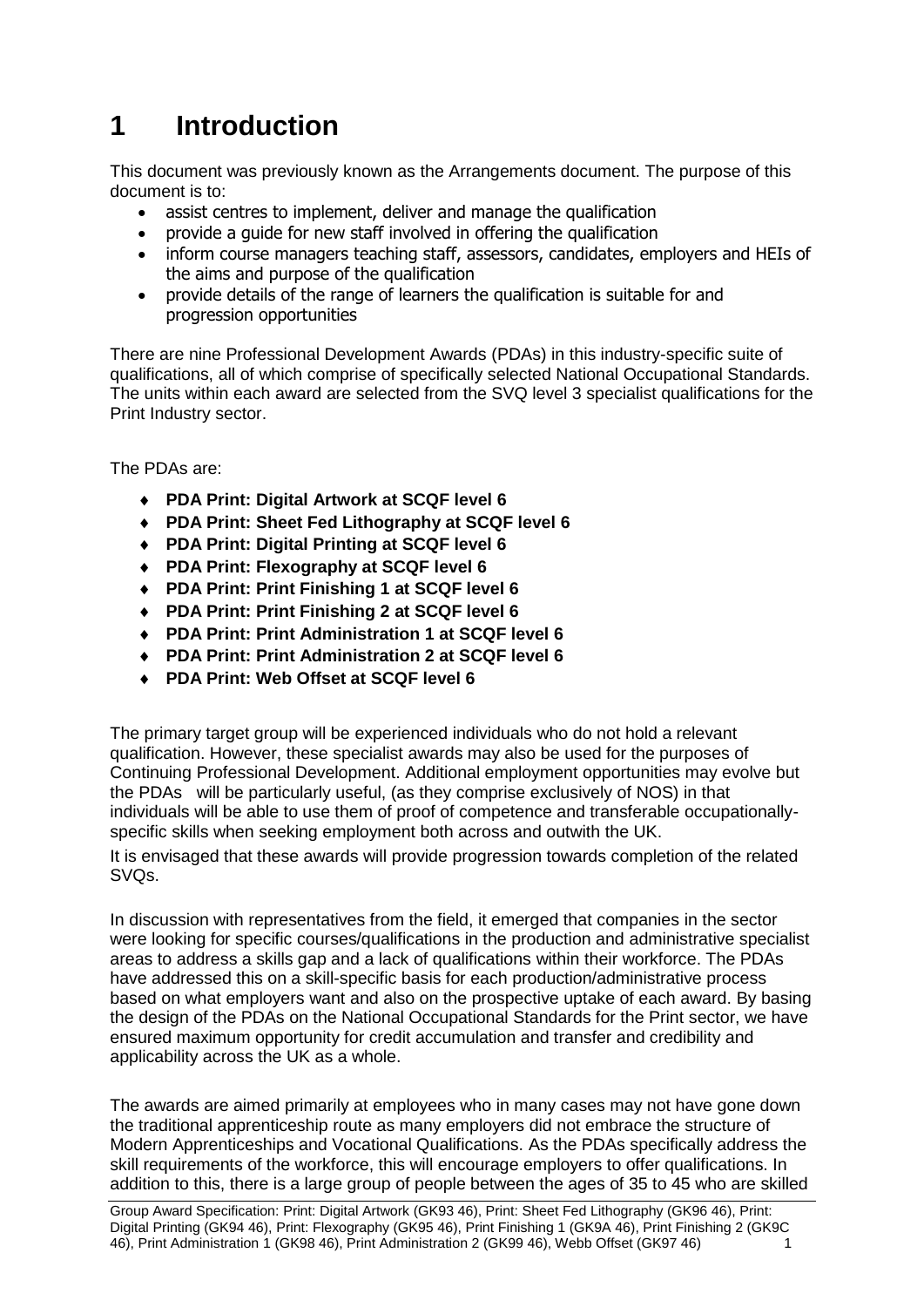and, although attended college, did not achieve a group award/specific qualification as the structure at that time was a collection of modules delivered by the colleges. This situation is mirrored throughout the UK.

Now that there are no relevant print-related college courses anywhere in the UK, there are many people who work in the industry who do not possess a relevant qualification or have access to a suitable qualification as proof of their ability to do the job.

Access to Scottish Vocational Qualifications and Modern Apprenticeships can be difficult for employees over the age of 24 as there is limited funding available from the funding bodies in the UK outwith the 16-24 age bracket. However, funding can be accessed in many ways for Professional Development Awards via ILAs and business development grants that help individuals and companies meet the cost thus making them more accessible.

The PDAs can also assist with the age profile problem the industry has where around 35% of the workforce is over 55. These awards can encourage unskilled but suitable workers to the industry by companies offering a training programme that results in a skills-based qualification.

## **2 Qualification(s) structure**

Each PDA comprises selected units from the National Occupational Standards (NOS) that have been SCQF credit rated and levelled. All have been levelled at SCQF level 6 giving a minimum of 16 SCQF credit points per award thus meeting a key design principle for PDAs. Core skills are embedded in each unit and further details are available later in this document

### **2.1 Structures**

| $\overline{a}$<br>Code | code | Unit title                                                      | <b>SCQF</b><br>level | <b>SCQF</b><br>credit<br>points | <b>SQA</b><br>credit |
|------------------------|------|-----------------------------------------------------------------|----------------------|---------------------------------|----------------------|
|                        |      |                                                                 |                      |                                 |                      |
| <b>H9K2</b>            | 04   | Design and produce creative digital colour<br>artwork for print |                      |                                 |                      |
| <b>H9K7</b>            | 04   | Manage colour reproduction in digital pre-<br>press             | 6                    | 6                               |                      |
| H <sub>9</sub> KK      | 04   | Produce imposed digital files (separations)<br>for printing     | 6                    | 5                               |                      |

1 PDA Print: Digital Art Work at SCQF level 6

#### 2 PDA Print: Sheet Fed Lithography at SCQF level 6

| H <sub>9</sub> JF | Control sheet-fed multi unit lithographic<br>04 |                   |  |  |
|-------------------|-------------------------------------------------|-------------------|--|--|
|                   |                                                 | printing machines |  |  |

Group Award Specification: Print: Digital Artwork (GK93 46), Print: Sheet Fed Lithography (GK96 46), Print: Digital Printing (GK94 46), Print: Flexography (GK95 46), Print Finishing 1 (GK9A 46), Print Finishing 2 (GK9C 46), Print Administration 1 (GK98 46), Print Administration 2 (GK99 46), Webb Offset (GK97 46) 2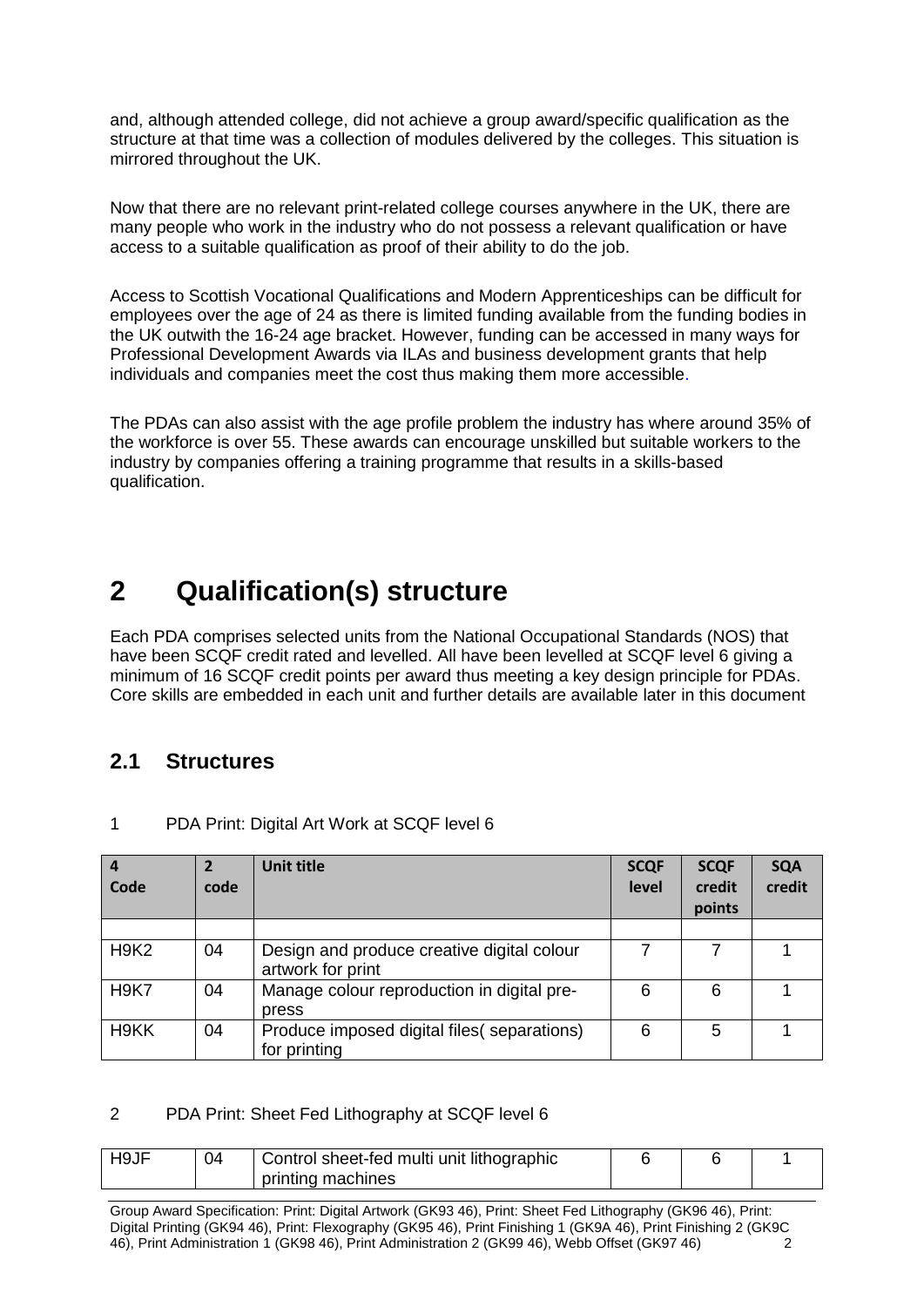| <b>H7T5</b>                   | 04 | Maintain printing equipment in working order |  |  |
|-------------------------------|----|----------------------------------------------|--|--|
| H <sub>9</sub> J <sub>5</sub> | 04 | Prepare inks and coatings                    |  |  |
| H9JR                          | 04 | Control ink drying equipment                 |  |  |

#### 3 PDA Print: Digital Printing at SCQF level 6

| H9JY        | 04 | Control digital colour printing machines                           |  |  |
|-------------|----|--------------------------------------------------------------------|--|--|
| <b>H9K7</b> | 04 | Manage colour reproduction in digital pre-<br>press                |  |  |
| <b>H9K1</b> | 04 | Control the use of variable data with digital<br>printing machines |  |  |

#### 4 PDA Print: Flexography at SCQF level 6

| H9JM        | 04 | Control flexographic printing units |  |  |
|-------------|----|-------------------------------------|--|--|
| H9JR        | 04 | Control ink drying equipment        |  |  |
| <b>H9J5</b> | 04 | Prepare inks and coatings           |  |  |
| <b>H7T5</b> | 04 | Maintain equipment in working order |  |  |
|             |    |                                     |  |  |

#### 5 PDA Print: Print Finishing 1 at SCQF level 6

| H <sub>9</sub> KL             | 04 | Set up and control adhesive binding<br>machinery     | 5 |  |
|-------------------------------|----|------------------------------------------------------|---|--|
| H <sub>9</sub> KY             | 04 | Set up and control folding machinery                 | 5 |  |
| H <sub>9L4</sub>              | 04 | Set up and control multi-knife trimming<br>machinery | 5 |  |
| H <sub>9</sub> L <sub>0</sub> | 04 | Set up and control guillotines                       |   |  |

#### 6 PDA Print: Print Finishing 2 at SCQF level 6

| H <sub>9</sub> L <sub>3</sub> | 04 | Set up and control in-line insetting-stitching-<br>trimming machines |  |  |
|-------------------------------|----|----------------------------------------------------------------------|--|--|
| H9KY                          | 04 | Set up and control folding machinery                                 |  |  |
| H <sub>9L0</sub>              | 04 | Set up and control guillotines                                       |  |  |

#### 7 PDA Print: Print Administration 1 at SCQF level 6

| H7TI | 04 | Produce print estimates and data for           |  |  |
|------|----|------------------------------------------------|--|--|
|      |    | invoicing                                      |  |  |
| H7TN | 04 | Monitor costing systems                        |  |  |
| H7TR | 04 | Monitor and solve customer service<br>problems |  |  |

#### 8 PDA Print: Print Administration 2 at SCQF level 6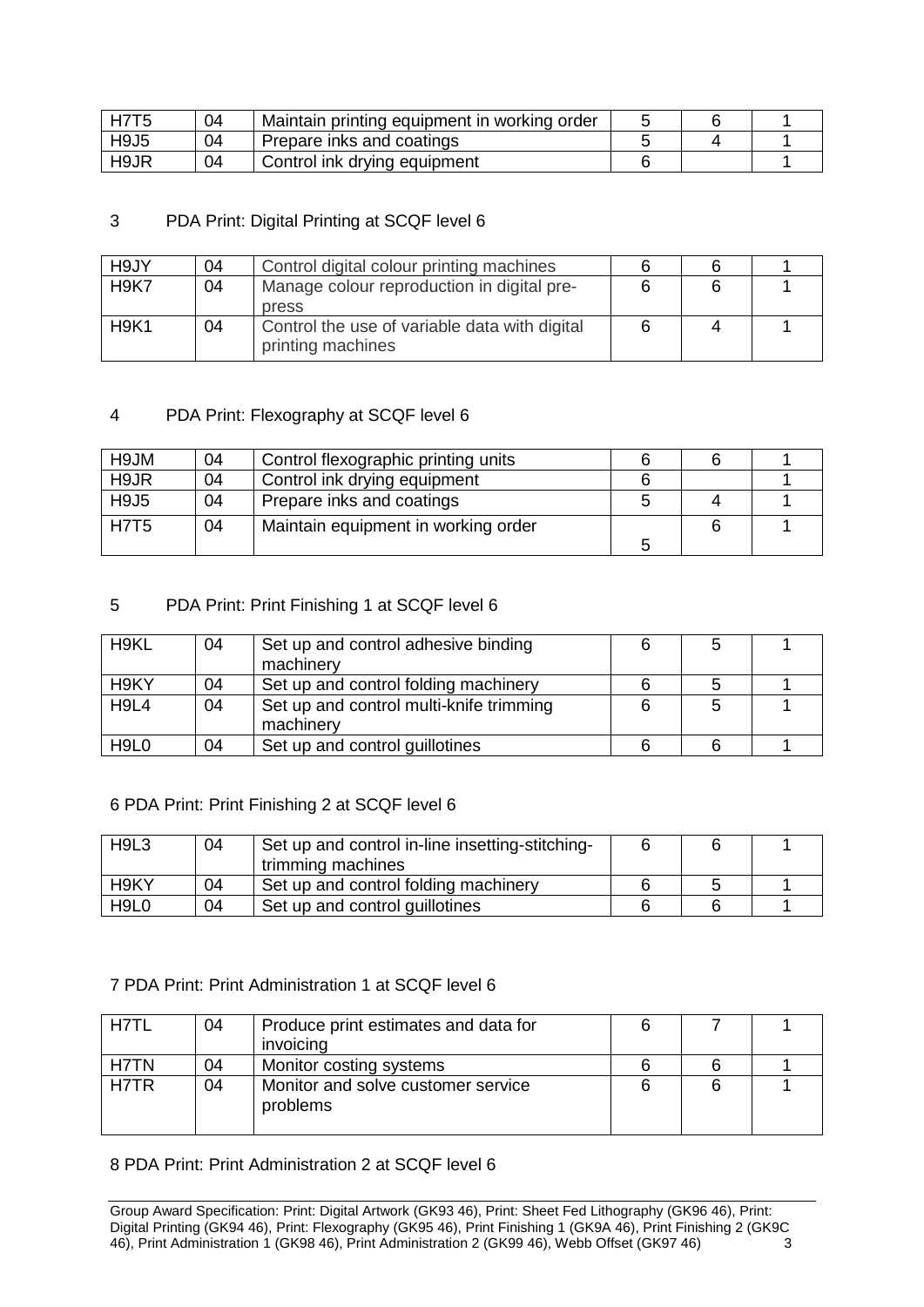| H7TX | 04 | Plan, schedule and monitor print production |  |  |
|------|----|---------------------------------------------|--|--|
| H7TP |    | Procurement for print services              |  |  |
| H7TN | 04 | Monitor costing systems                     |  |  |

9 PDA Print: Web Offset at SCQF level 6

| H <sub>9</sub> JL | 04 | Control web offset lithographic printing units  | 6 |  |
|-------------------|----|-------------------------------------------------|---|--|
| <b>H7T5</b>       | 04 | Maintain printing equipment in working<br>order |   |  |
| H9JR              | 04 | Control ink drying equipment                    |   |  |
| H9J8              | 04 | Use reel handling equipment                     |   |  |

## **3 Aims of the qualifications**

There are two main principles of each qualification: to give credit to candidates for the skills they may already possess and to give them the opportunity to upskill thereby increasing both promotion and employability opportunities.

All units are technical units (except Print Administration) that will allow each candidate to build upon existing skills and knowledge, whilst improving competency. The component units are selected from the corresponding level 3 SVQs (SCQF level 6), and affords the opportunity to upskill on machinery, competency and knowledge. The Print Administration selections contain the key units that employers in the industry would wish an employee working in print administration to possess or achieve.

#### **3.1 General aims of the qualifications**

The general aims are designed to allow candidates to demonstrate/achieve the following

- 1 To provide a suite of qualifications worthy of certification in their own right
- 2 To develop evaluative thinking and the ability to manage and absorb large amounts of information
- 3 To develop problem-solving skills
- 4 To develop as self-directed and self-reflective learners
- 5 To develop the ability to be flexible and to work co-operatively within a team structure
- 6 To develop transferable skills such as presentation techniques personal effectiveness
- 7 To provide opportunities for career planning and enhance employment prospects
- 8 To develop the learner's Core Skills profile

#### **3.2Specific aims of the qualifications**

- 1. To provide recognition of existing skills for experienced workers
- 2. To upskill existing skills and knowledge within a competence-based environment
- 3. To develop specialised skills and knowledge of the Print industry and the candidate's understanding of the context and principles of specific processes in the print industry
- 4. To develop competence in using software programmes related to printing including web offset
- 5. To develop competence in Colour management and control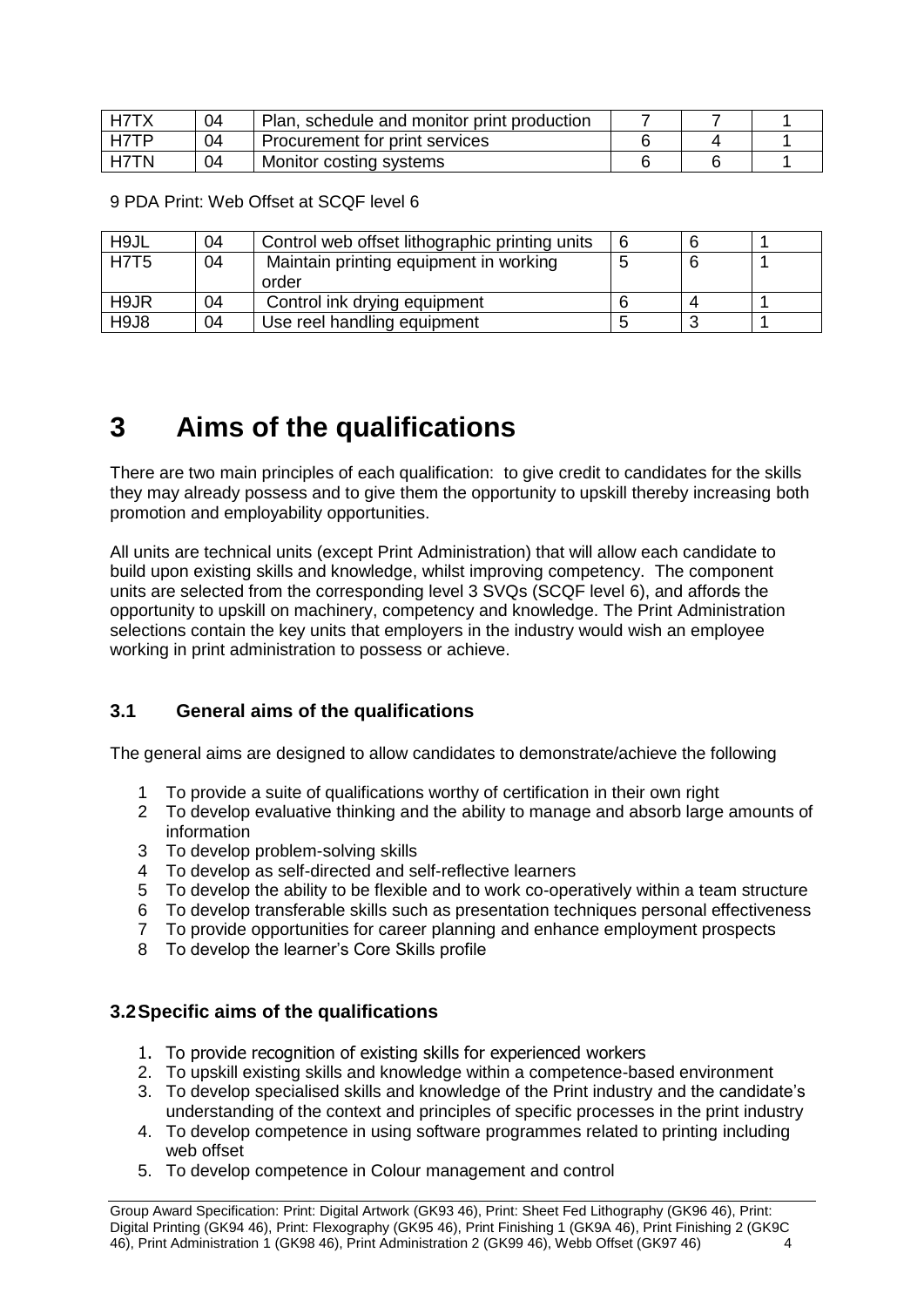- 6. To develop competence in canning and image manipulation
- 7. To develop the ability to set up machinery appropriate to the specialist process
- 8. To develop competence in running specific machinery
- 9. To identify and remedy faults (mechanical, paper, glue etc)
- 10. To develop skills and knowledge of financial costing and control
- 11. To develop skills Procurement
- 12. To supervise/manage production control
- 13. To establish Industry-recognised qualifications which reflect current and emerging practice in the Print industry

## **4 Recommended entry to the qualification(s)**

Entry to this qualification is at the discretion of the centre. There are no formal academic entry requirements although it is expected that candidates should be able to demonstrate that they meet the core skills entry profile and that they are capable of completing the unit assessments. In addition, as these awards will be delivered in the workplace, candidates will need to be in employment or be undertaking an apprenticeship. There are no entry restrictions to any of the awards but it is likely that most candidates will possess some skills and knowledge prior to commencement of assessment although that does not prohibit new employees with zero knowledge attempting any of the awards.

### **4.1 Core Skills entry profile**

The Core Skill entry profile provides a summary of the associated assessment activities that exemplify why a particular level has been recommended for this qualification. The information should be used to identify if additional learning support needs to be put in place for candidates whose Core Skills profile is below the recommended entry level or whether candidates should be encouraged to do an alternative level or learning programme.

Operational activity in the Print Industry is such that candidates will naturally use and develop aspects of all five Core Skills as they work through the Units making up the qualifications. These are summarised below. As the PDAs are based entirely on NOS units which make up the corresponding SVQs, the SSC, Proskills, has carried out core skills signposting across the suites. These are available on the SQA website.

| <b>Core Skill</b> | <b>Recommended</b><br><b>SCQF entry</b><br>profile | <b>Associated assessment activities</b>                                                                                                                                                                                                                                                                                                                                                                                                                                                                                |
|-------------------|----------------------------------------------------|------------------------------------------------------------------------------------------------------------------------------------------------------------------------------------------------------------------------------------------------------------------------------------------------------------------------------------------------------------------------------------------------------------------------------------------------------------------------------------------------------------------------|
| Communication     | 5                                                  | <b>Press, Finishing and Artwork</b><br>learners require good communication<br>skills for doing this qualification as<br>they will need to read, understand<br>and react to a range of information<br>contained within various<br>documentation including guides for<br>machinery, job instruction documents<br>etc. Within the administration award<br>learners will have to produce a variety<br>of documentation from production of<br>estimates to production control, whilst<br>having to monitor costs within the |

Group Award Specification: Print: Digital Artwork (GK93 46), Print: Sheet Fed Lithography (GK96 46), Print: Digital Printing (GK94 46), Print: Flexography (GK95 46), Print Finishing 1 (GK9A 46), Print Finishing 2 (GK9C 46), Print Administration 1 (GK98 46), Print Administration 2 (GK99 46), Webb Offset (GK97 46) 5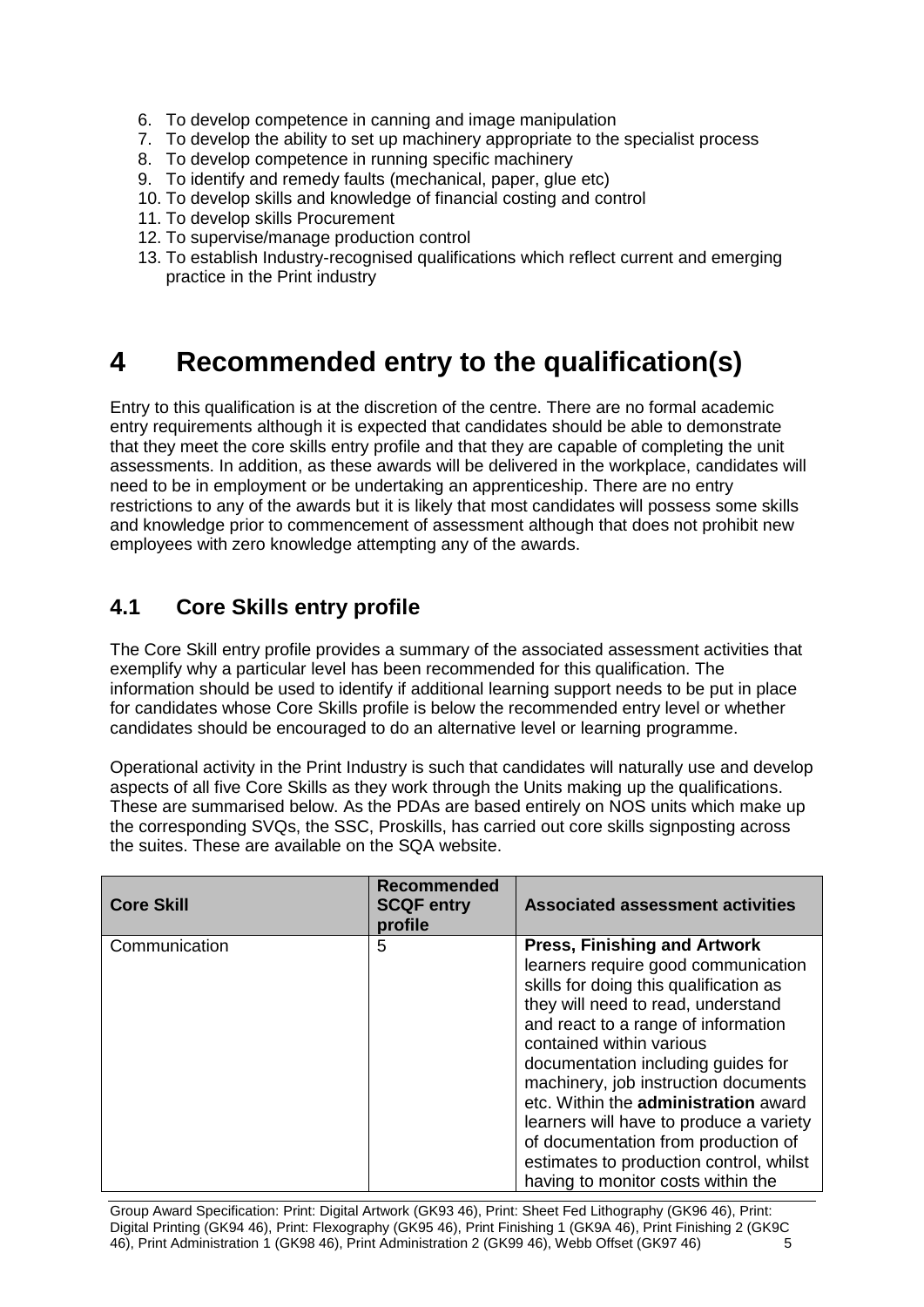|                                                   |   | business.                                                                                                                                                                                                                                                              |
|---------------------------------------------------|---|------------------------------------------------------------------------------------------------------------------------------------------------------------------------------------------------------------------------------------------------------------------------|
| Numeracy                                          | 5 | Good numerical skills are essential for<br>learners undertaking this qualification<br>because they will need to apply a<br>wide range of numerical skills ranging<br>from production calculations to<br>analyzing financial figures.                                   |
| Information and Communication<br>Technology (ICT) | 5 | As printing is a hi-tech industry, it is<br>necessary that learners possess IT<br>skills. This ranges across all awards<br>from the use of graphic software,<br>production processes to utilising<br>management information systems<br>within the administration award |
| <b>Problem Solving</b>                            | 5 | As printing is a combination of both<br>engineering and chemical processes,<br>the ability to critically analyse and<br>rectify faults is essential. This also<br>applies to the administration award<br>where learners will need to analyse<br>financial figures      |
| <b>Working with Others</b>                        | 5 | As most candidates will already be in<br>employment, they will be aware of the<br>need to work with others is essential.<br>The range of communication and inter<br>departmental necessitates this.                                                                    |

## **5 Additional benefits of the qualification in meeting employer needs**

These awards have been developed in response to requests from industry and are designed to address a specific purpose, i.e. a UK-wide skills shortage. There is an acknowledgement that, recruitment to the industry has reduced over the years in part due to technological advances. This has also led to a skills gap that now has to be addressed. Using National Occupational Standards as the basis of the awards gives credence to the awards as these standards were developed for the industry by the industry.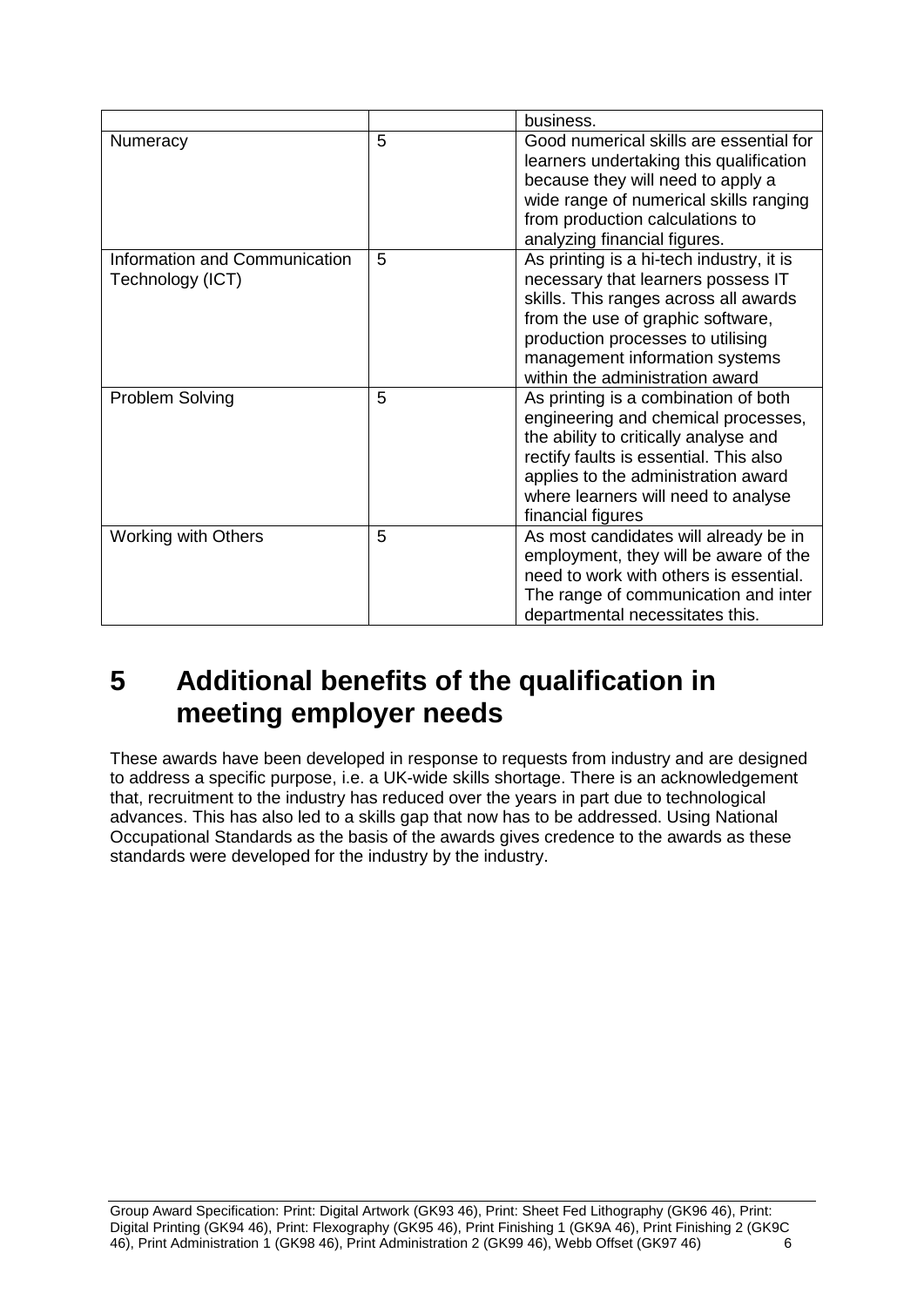## **5.1 Mapping of qualification aims to Units**

| Code                                | <b>Unit title</b>                                                           | <b>Aims</b>               |                         |                         |                         |                         |                |                         |                         |                         |    |    |    |                |
|-------------------------------------|-----------------------------------------------------------------------------|---------------------------|-------------------------|-------------------------|-------------------------|-------------------------|----------------|-------------------------|-------------------------|-------------------------|----|----|----|----------------|
|                                     |                                                                             | 1                         | $\mathbf 2$             | $\mathbf 3$             | $\overline{\mathbf{4}}$ | $\overline{\mathbf{5}}$ | $6\phantom{1}$ | $\overline{7}$          | 8                       | 9                       | 10 | 11 | 12 | 13             |
| H <sub>9</sub> K <sub>2</sub><br>04 | Design and<br>produce<br>creative<br>digital colour<br>artwork for<br>print | $\overline{\mathsf{x}}$   | $\overline{\mathsf{X}}$ | $\overline{\mathsf{x}}$ | $\overline{X}$          | $\overline{X}$          | $\overline{X}$ |                         |                         |                         |    |    |    | $\overline{X}$ |
| H <sub>9</sub> K <sub>8</sub><br>04 | Manage<br>colour<br>reproduction<br>in digital pre-<br>press                | X                         | X                       | X                       | X                       | X                       | X              |                         |                         |                         |    |    |    | X              |
| H9KK<br>04                          | Produce<br>imposed<br>digital files<br>(separations)<br>for printing        | $\sf X$                   | X                       | X                       | X                       | X                       | $\sf X$        |                         |                         |                         |    |    |    | X              |
| H9JF<br>04                          | Control sheet-<br>fed multi unit<br>lithographic<br>printing<br>machines    | $\overline{\mathsf{x}}$   | $\overline{X}$          | $\overline{X}$          |                         | $\overline{\mathsf{x}}$ |                | $\overline{\mathsf{x}}$ | $\overline{\mathsf{x}}$ | $\overline{\mathsf{X}}$ |    |    |    | $\overline{X}$ |
| <b>H7T5</b><br>04                   | Maintain<br>printing<br>equipment in<br>working order                       | $\overline{\mathsf{x}}$   | X                       | X                       |                         |                         |                | X                       | $\overline{X}$          | $\sf X$                 |    |    |    | $\times$       |
| <b>H9J5</b><br>04                   | Prepare inks<br>and coatings                                                | X                         | Χ                       | X                       |                         | X                       |                |                         |                         |                         |    |    |    | X              |
| H9JY<br>04                          | Control digital<br>colour<br>printing<br>machines                           | $\boldsymbol{\mathsf{X}}$ | X                       | X                       | X                       | $\sf X$                 | $\sf X$        |                         |                         | X                       |    |    |    | $\times$       |
| <b>H9K1</b><br>04                   | Control the<br>use of variable<br>data with<br>digital printing<br>machines | X.                        | X                       | X                       | X                       |                         |                | X.                      | X                       | X                       |    |    |    | X              |
| H9JM<br>04                          | Control<br>flexographic<br>printing units                                   | X                         | X                       | X                       |                         | X                       |                | X                       | $\pmb{\mathsf{X}}$      | X                       |    |    |    | X              |
| <b>H9J8</b><br>04                   | Use reel<br>handling<br>equipment                                           | X                         | $\sf X$                 | X                       |                         |                         |                |                         |                         |                         |    |    |    | X              |
| H9KL<br>04                          | Set up and<br>control<br>adhesive<br>binding                                | $\mathsf{X}$              | X                       | $\overline{X}$          |                         |                         |                | $\mathsf{X}$            | $\mathsf{X}$            | X                       |    |    |    | X              |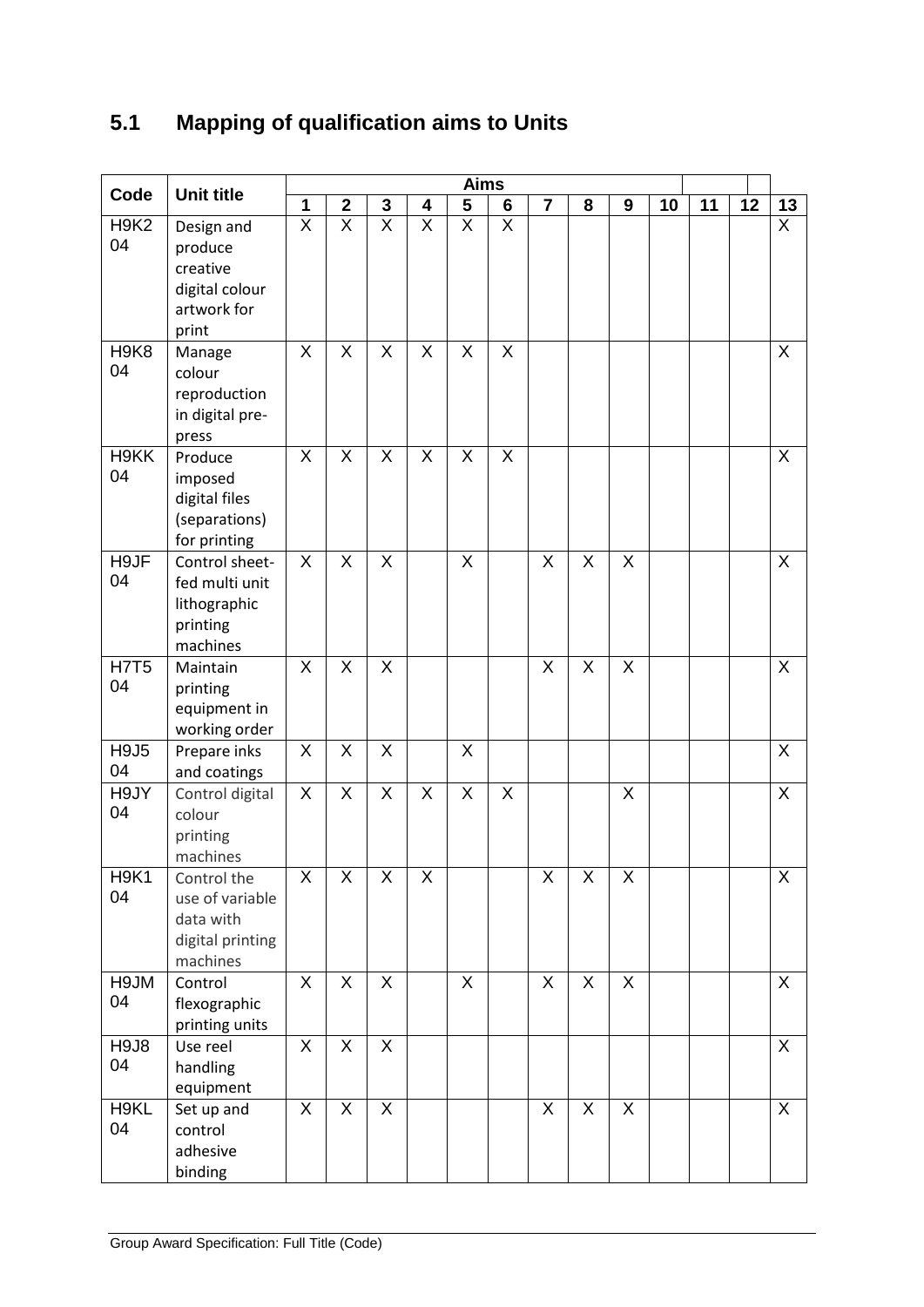|             | machinery       |                           |                |                |  |                |                    |   |   |   |         |          |
|-------------|-----------------|---------------------------|----------------|----------------|--|----------------|--------------------|---|---|---|---------|----------|
| H9KY        | Set up and      | X                         | $\mathsf X$    | X              |  | $\overline{X}$ | X                  | X |   |   |         | X        |
| 04          | control folding |                           |                |                |  |                |                    |   |   |   |         |          |
|             | machinery       |                           |                |                |  |                |                    |   |   |   |         |          |
| H9L4        | Set up and      | X                         | X              | X              |  | X              | X                  | X |   |   |         | X        |
| 04          | control multi-  |                           |                |                |  |                |                    |   |   |   |         |          |
|             | knife trimming  |                           |                |                |  |                |                    |   |   |   |         |          |
|             | machinery       |                           |                |                |  |                |                    |   |   |   |         |          |
| H9L0        | Set up and      | $\mathsf{X}$              | X              | X              |  | X              | X                  | X |   |   |         | X        |
| 04          | control         |                           |                |                |  |                |                    |   |   |   |         |          |
|             | guillotines     |                           |                |                |  |                |                    |   |   |   |         |          |
| H9L3        | Set up and      | X                         | $\mathsf X$    | X              |  | $\pmb{\times}$ | $\pmb{\mathsf{X}}$ | X |   |   |         | X        |
| 04          | control in-line |                           |                |                |  |                |                    |   |   |   |         |          |
|             | insetting-      |                           |                |                |  |                |                    |   |   |   |         |          |
|             | stitching-      |                           |                |                |  |                |                    |   |   |   |         |          |
|             | trimming        |                           |                |                |  |                |                    |   |   |   |         |          |
|             | machines        |                           |                |                |  |                |                    |   |   |   |         |          |
| H7TL        | Produce print   | $\boldsymbol{\mathsf{X}}$ | X              | X              |  |                |                    |   | X |   |         | X        |
| 04          | estimates and   |                           |                |                |  |                |                    |   |   |   |         |          |
|             | data for        |                           |                |                |  |                |                    |   |   |   |         |          |
|             | invoicing       |                           |                |                |  |                |                    |   |   |   |         |          |
| <b>H7TN</b> | Monitor         | $\overline{X}$            | X              | $\overline{X}$ |  |                |                    |   | X | X |         | X        |
| 04          | costing         |                           |                |                |  |                |                    |   |   |   |         |          |
|             | systems         |                           |                |                |  |                |                    |   |   |   |         |          |
| H7TR        | Monitor and     | $\sf X$                   | $\sf X$        | $\overline{X}$ |  |                |                    |   |   |   | X       | $\times$ |
| 04          | solve           |                           |                |                |  |                |                    |   |   |   |         |          |
|             | customer        |                           |                |                |  |                |                    |   |   |   |         |          |
|             | service         |                           |                |                |  |                |                    |   |   |   |         |          |
|             | problems        |                           |                |                |  |                |                    |   |   |   |         |          |
| H7TX        | Plan, schedule  | X                         | $\sf X$        | X              |  |                |                    |   | X | X | $\sf X$ | X        |
| 04          | and monitor     |                           |                |                |  |                |                    |   |   |   |         |          |
|             | print           |                           |                |                |  |                |                    |   |   |   |         |          |
|             | production      |                           |                |                |  |                |                    |   |   |   |         |          |
| H7TP        | Procurement     | X                         | X              | X              |  |                |                    |   | X | X |         | X        |
| 04          | for print       |                           |                |                |  |                |                    |   |   |   |         |          |
|             | services        |                           |                |                |  |                |                    |   |   |   |         |          |
| H9JR        | Control ink     | X                         | $\pmb{\times}$ | $\mathsf{X}$   |  | $\mathsf{X}$   | X                  | X |   |   |         | X        |
| 04          | drying          |                           |                |                |  |                |                    |   |   |   |         |          |
|             | equipment       |                           |                |                |  |                |                    |   |   |   |         |          |
|             |                 |                           |                |                |  |                |                    |   |   |   |         |          |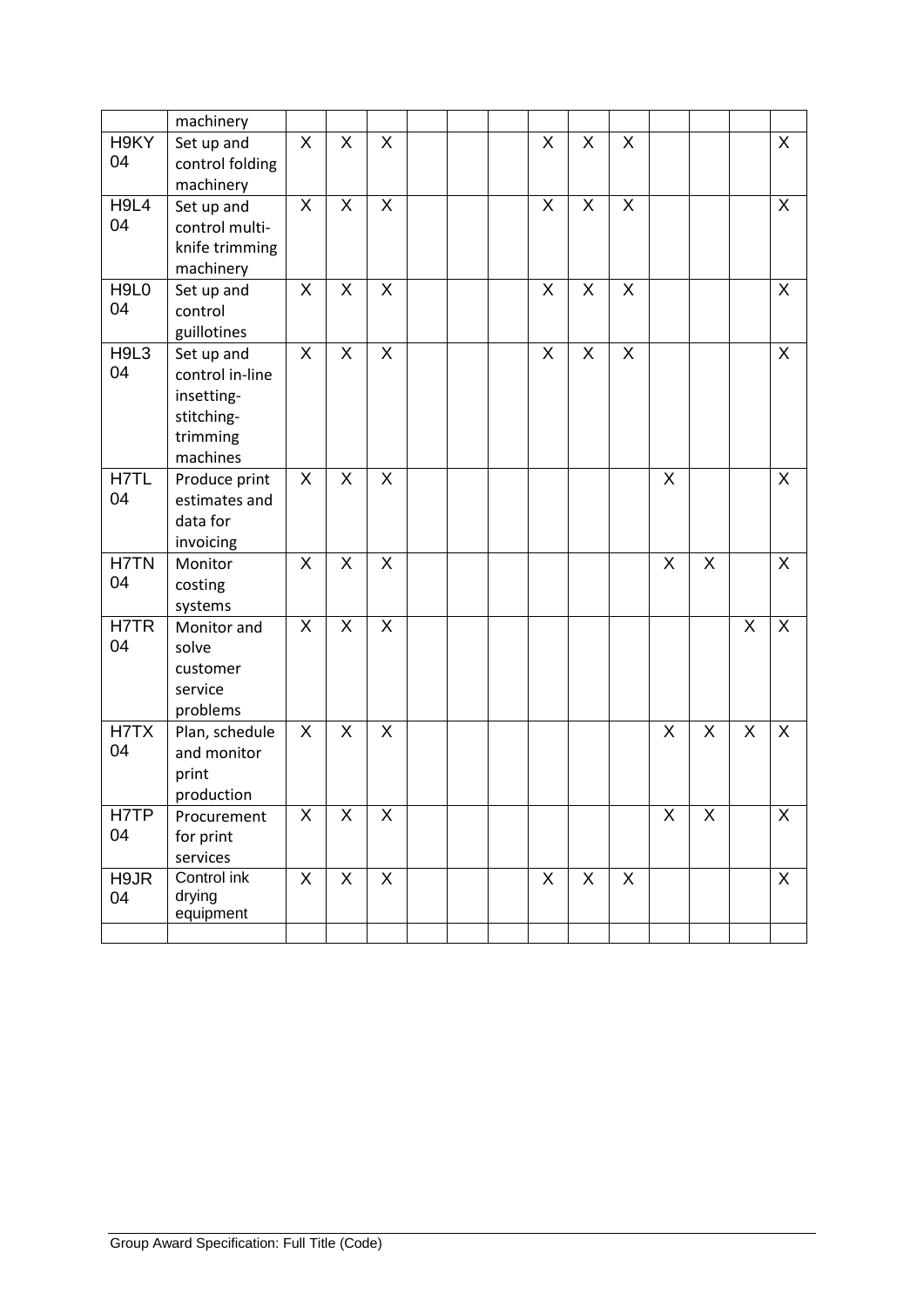### **5.2 Mapping to National Occupational Standards (NOS) and/or trade body standards**

#### **All of the units used in the PDAs are taken directly from the following suites of National Occupational Standards for the Print Sector – no further mapping is required:**

- 1 Print Administration SVQ 2 and SVQ 3 in Print Administration at SCQF levels 5 and 6
- 2 Machine Printing SVQ 2 and SVQ 3 in Machine Printing
- 3 Digital Printing SVQ 2 in Digital Printing and SVQ 3 in Digital Printing
- 4 Mechanised Print Finishing and Binding (General Print) SVQ 2 and SVQ 3 in Mechanised Print Finishing and Binding
- 5 Press SVQ 2 and SVQ 3 (replaces Machine Printing levels 2 and 3 and Digital Printing levels 2 and 3)
- 6 Pre Press SVQ 2 in Pre Press at SCQF level 5 (Replaces Machine Printing and Digital Printing level 2)
- 7 Post Press SVQ 2 in Post Press and SVQ 3 Post Press at SCQF levels 5 and 6 (replaces Mechanised Print Finishing and Binding)

| <b>SQA</b><br>Code | <b>SSC Code</b> | <b>Unit title</b>                                                |
|--------------------|-----------------|------------------------------------------------------------------|
| H9K2 04            | PRODPP711       | Design and produce creative digital colour artwork for print     |
| H9K8 04            | PRODPP122       | Manage colour reproduction in digital pre-press                  |
| H9KK<br>04         | PRODPP121       | Produce imposed digital files (separations) for printing         |
| <b>H9JF04</b>      | PROMP267        | Control sheet-fed multi unit lithographic printing machines      |
| H7T504             | PROMP250        | Maintain printing equipment in working order                     |
| H9J504             | PROMP252        | Prepare inks and coatings                                        |
| <b>H9JY 04</b>     | PRODPP247       | Control digital colour printing machines                         |
| H9K1 04            | PRODPP248       | Control the use of variable data with digital printing machines  |
| H9JM<br>04         | PROMP273        | Control flexographic printing units                              |
| H9J8 04            | PROMP261        | Use reel handling equipment                                      |
| <b>H9KL 04</b>     | PROPF343        | Set up and control adhesive binding machinery                    |
| H9KY<br>04         | PROPF348        | Set up and control folding machinery                             |
| H9L4 04            | PROPF346        | Set up and control multi-knife trimming machinery                |
| H9L0 04            | PROPF347        | Set up and control guillotines                                   |
| H9L3 04            | PROPF352        | Set up and control in-line insetting-stitching-trimming machines |
| <b>H7TL 04</b>     | PROPA03         | Produce print estimates and data for invoicing                   |
| H7TN<br>04         | PROPA08         | Monitor costing systems                                          |
| H7TR               | <b>CFACSCS</b>  | Monitor and solve customer service problems                      |
| 04                 |                 |                                                                  |
| H7TX               | PROPAM509       | Plan, schedule and monitor print production                      |
| 04                 |                 |                                                                  |
| H7TP<br>04         | PROPA05         | Procurement for print services                                   |
| <b>H9JR04</b>      | PROMP277        | Control ink drying equipment                                     |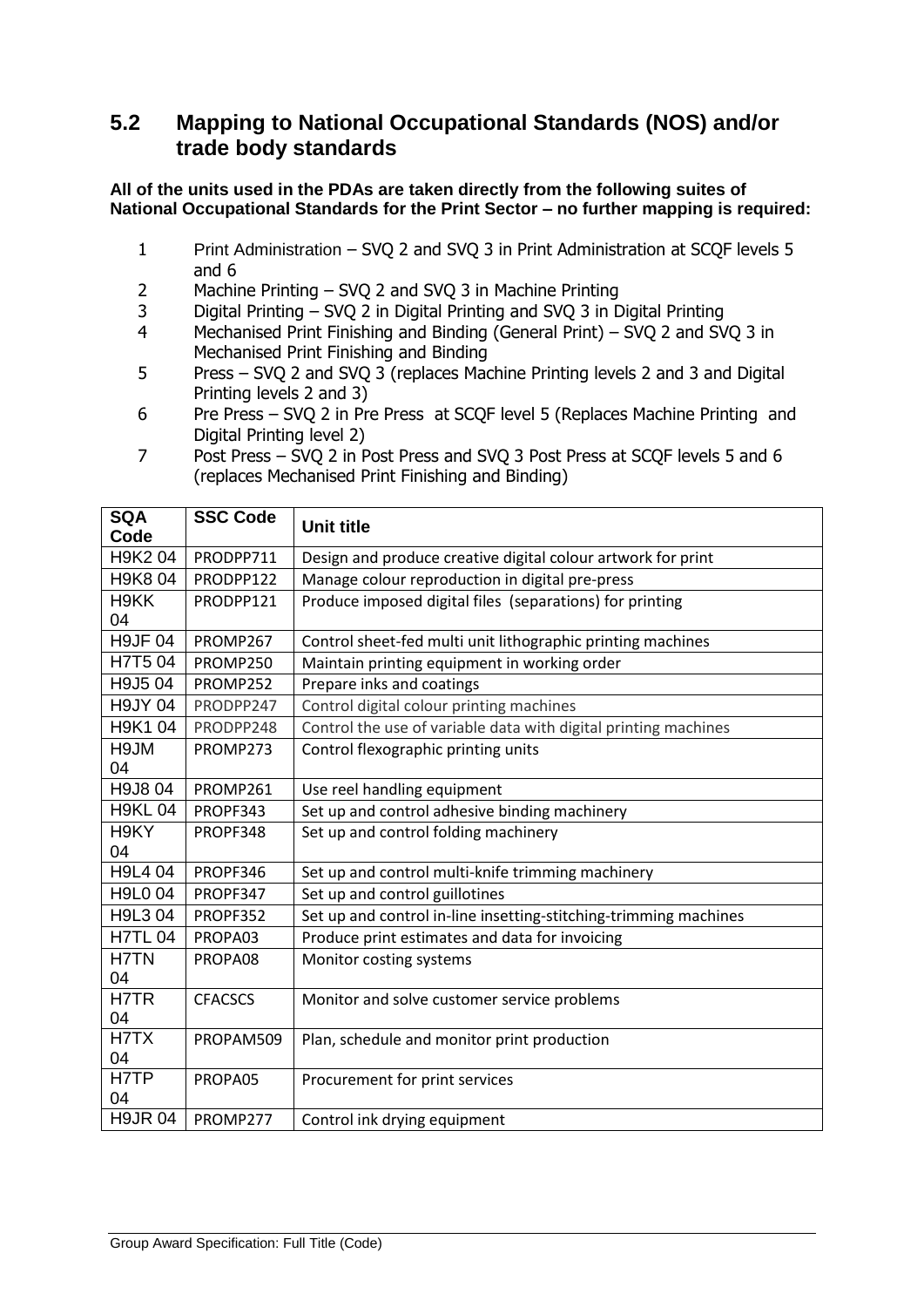### **5.3 Mapping of Core Skills development opportunities across the qualification(s)**

The core skills are embedded in each unit at various levels. Proskills (Standard Setting Body) have already conducted the mapping exercise across all units. These are available on the SQA website. Please refer to these for specific information.

### **5.4 Assessment Strategy for the qualifications**

These PDAs will follow the approved Assessment Strategy developed by Proskills for the SVQs for the Print Sector as the content is comprised entirely of NOS (SVQ) units. This is available on the SQA website.

In general, assessment will be based around observation of actual work performance and supplemented with questioning to ensure candidates have both the required knowledge and skills as specified in the unit specifications.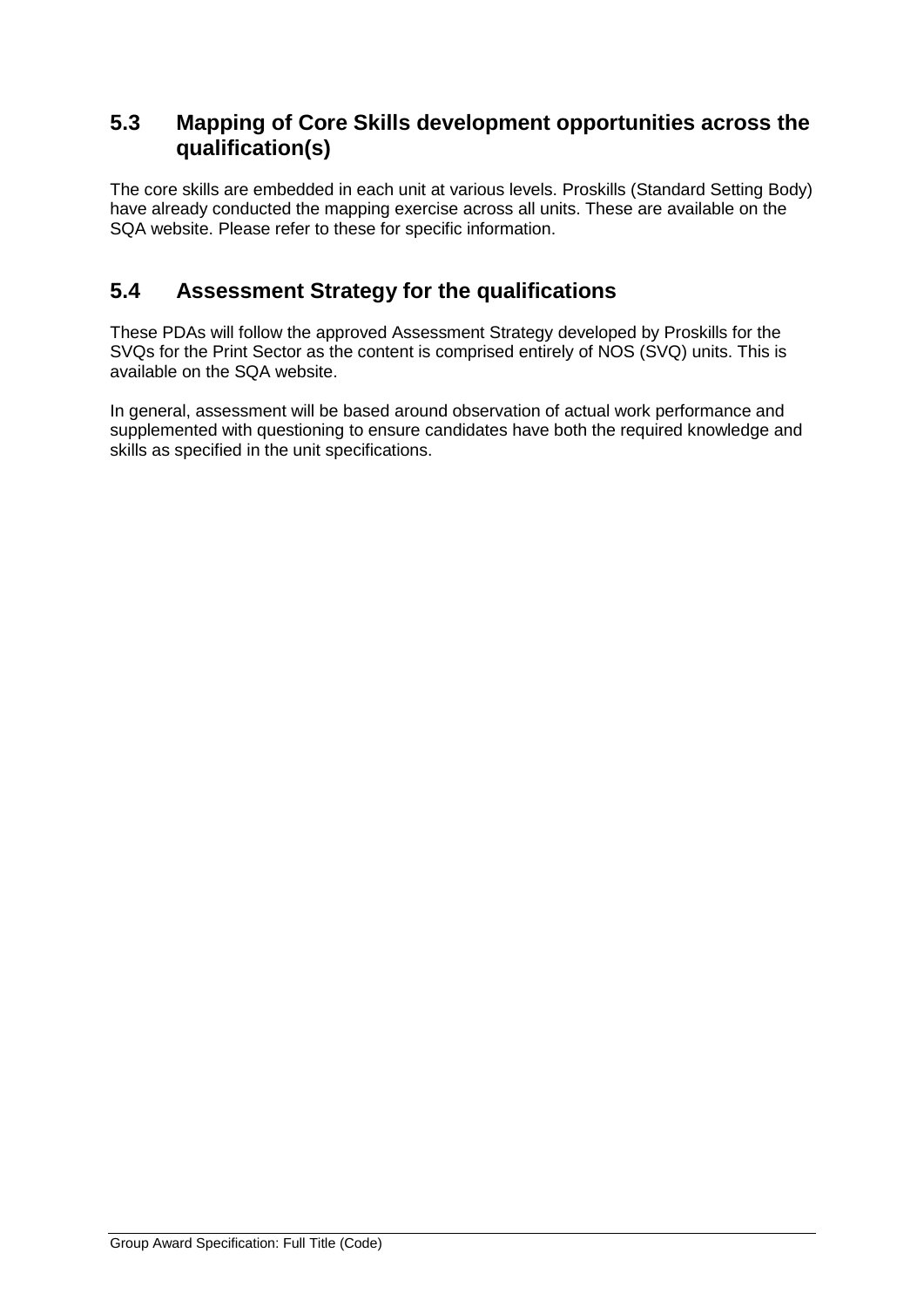## **6 Guidance on approaches to delivery and assessment**

This suite of PDAs is based on the National Occupational Standards (NOS) for the Print industry and the component units are lifted directly from the corresponding SVQs. As such, they are subject to the requirements of the approved Assessment Strategy developed by the SSC, Proskills and approved by SQA and UKCES. The Assessment Strategy is available on the SQA website. SQA has produced separate implementation guidance packs for each PDA to support Centres in delivering these PDAs. These will be available on the SQA website.

It is expected that assessment will normally be based on performance evidence and direct observation of the candidate in the workplace, supplemented by questioning and expert witness testimony where appropriate. Candidate evidence should be retained in a portfolio/workbook.no problem

## **6.1 Sequencing/integration of Units**

In all cases of each award, it is difficult to sequence the delivery of the units. Most evidence will be naturally occurring, as each learner will be working to meet the needs of the business*.* 

- Assessment will take place at pre-arranged times after consultation with employer and candidates
- Integration of units is most unlikely as they are stand alone units testing competence in specific areas

However, in some instances, a suggestion sequence for delivery is contained in the specific assessment guidelines for each award.

## **6.2 Recognition of Prior Learning**

SQA promotes the use of RPL as a method of confirming competence. Given that most candidates are likely to be in employment or apprentices, it is possible that they will have some skills that could be cross-referenced across the units but it is unlikely that RPL could be used as the primary method of assessment. Guidance on using RPL can be found on the SQA website.

SQA recognises that learners gain knowledge and skills acquired through formal, non-formal and informal learning contexts.

In some instances, a full Group Award may be achieved through the recognition of prior learning. However, it is unlikely that a learner would have the appropriate prior learning and experience to meet all the requirements of a full Group Award.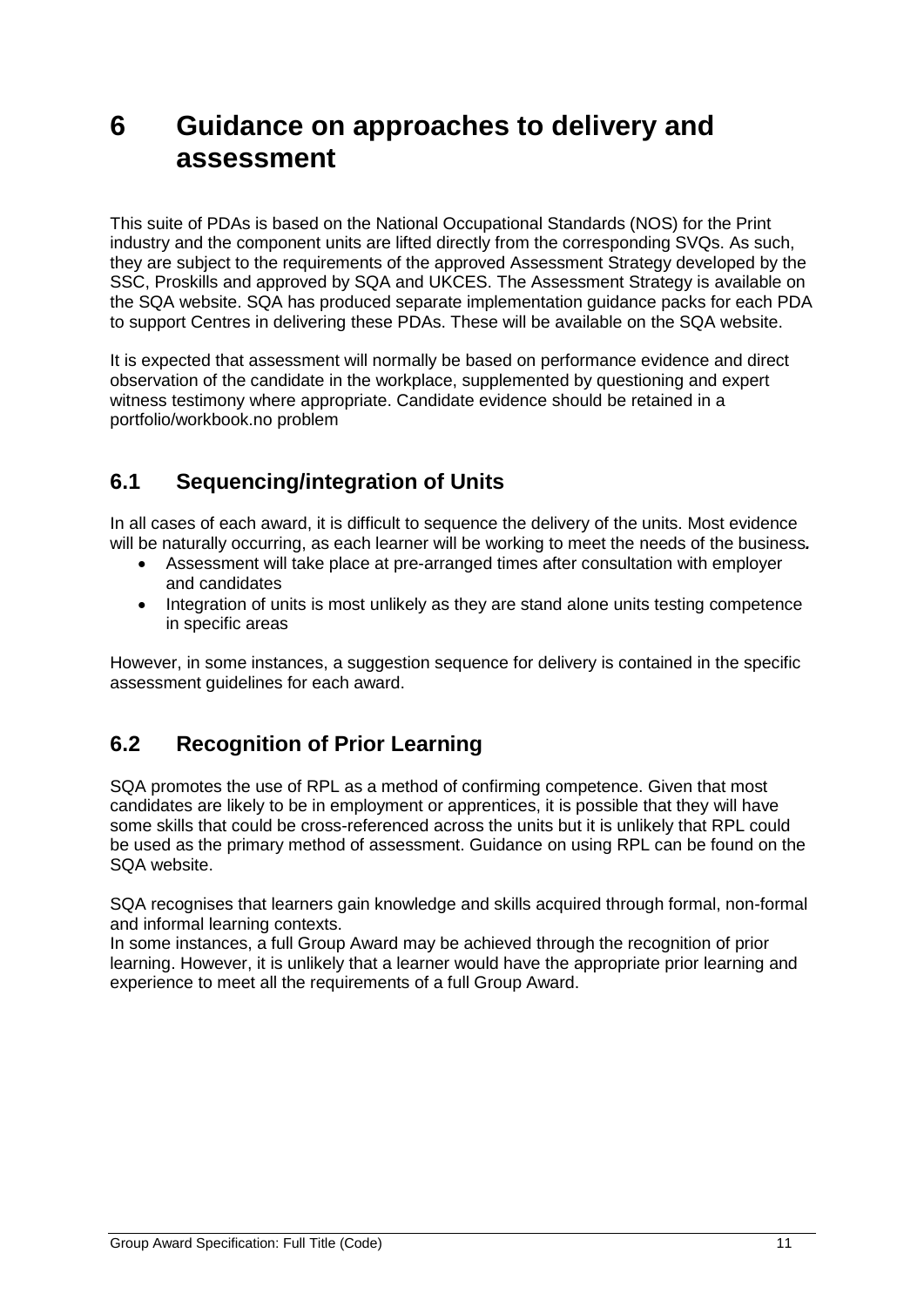The recognition of prior learning may **not** be used as a method of assessing in the following types of Units and assessments:

- Certain types of assessment instruments where the standard may be compromised by not using the same assessment method outlined in the Unit
- Where there is an existing requirement for a licence to practice
- Where there are specific health and safety requirements
- Where there are regulatory, professional or other statutory requirements
- Where otherwise specified in an Assessment Strategy

More information and guidance on the *Recognition of Prior Learning* (RPL) may be found on our website **www.sqa.org.uk**.

The following sub-sections outline how existing SQA Unit(s) may contribute to this Group Award. Additionally, they also outline how this Group Award may be recognised for professional and articulation purposes.

### **6.2.1 Articulation and/or progression**

The qualifications in this suite are derived from the National Occupational Standards for the Print industry developed by the Sector Skills Council, Proskills. As a result, candidates who achieve any of the PDAs in the suite will be able to articulate with the relevant SVQ as follows:

- SVQ 2 and 3 in Print Administration at SCQF levels 5 and 6
- SVQ 2 and 3 in Machine Printing at SQCF levels 5 and 6
- SVQ 3 in Pre Press at SCQF level 5
- SVQ 3 in Press at SCQF level 6
- SVQ 2 and 3 in Post Press at SCQF levels 5 and 6
- SVQ 2 and 3 in Digital Print
- SVQ 2 and 3 in Mechanised Print Finishing and Binding (General Print)
- SVQ 3 in Carton Manufacturing at SCQF level 6

### **6.2.2 Professional recognition**

These awards will be industry recognised as each award is a combination of NOS. The development of these PDAs has the support of the British Printing Industry Federation and key employers in the field.

### **6.2.3 Credit transfer**

Successful achievement of any of the component Units of these PDAs will automatically count towards the relevant SVQ.

### **6.3 Opportunities for e-assessment**

It is anticipated that most, if not all, evidence for assessment will come from direct observed evidence and performance evidence naturally occurring in the workplace given the highly practical nature of the component Units in each of the qualifications which does not make them suitable for distance/e-learning as much of the focus within the Units is based on team and collaborative working practices. However, there may be scope to use online portfolio building tools as a means for candidates to gather evidence for some assessments; this will be at the discretion of the Centre.

It is unlikely, therefore, that e-assessment would be an appropriate approach for these qualifications.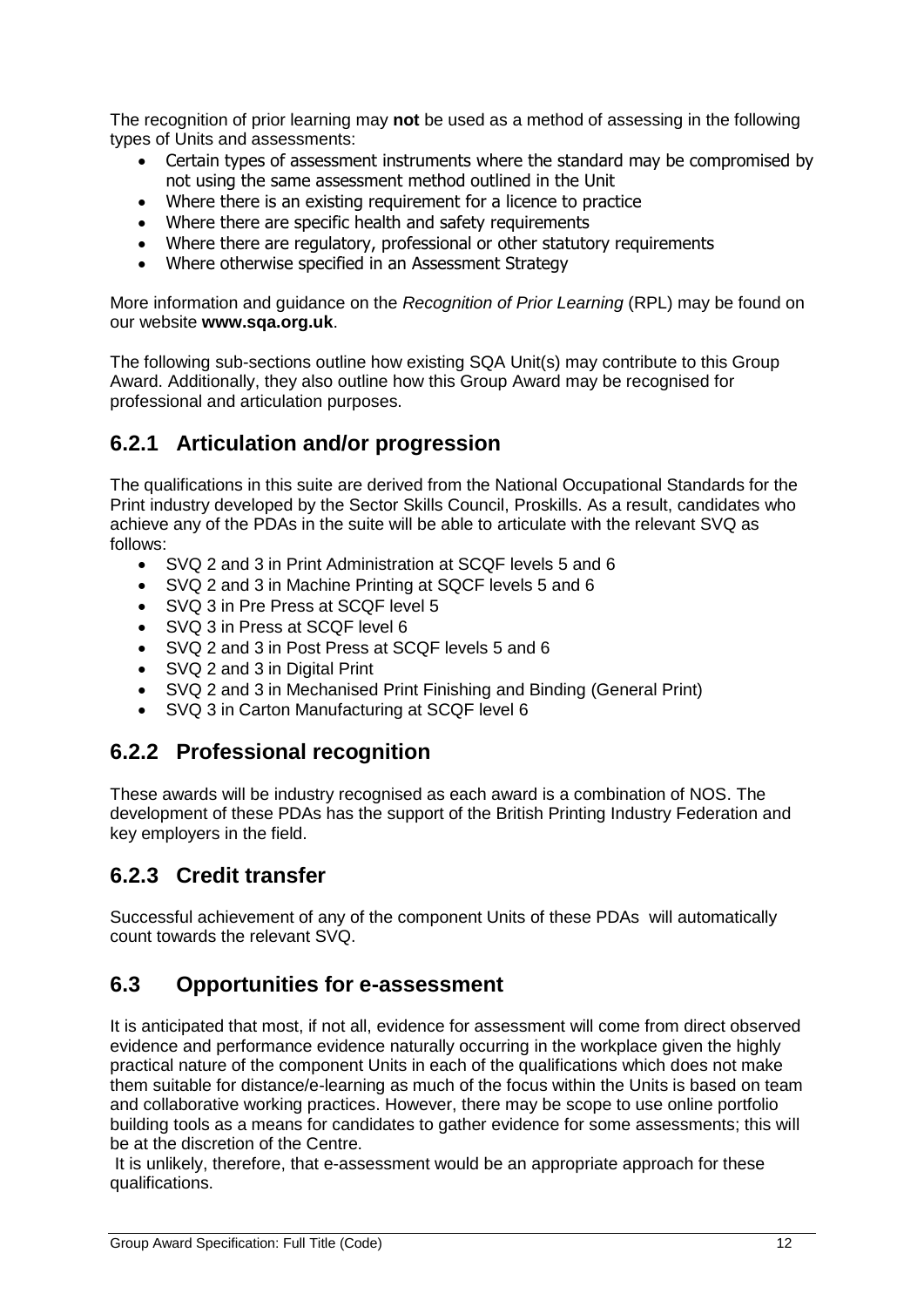## **6.4 Support materials**

SQA has produced implementation guidance documents for each PDA, referred to above, to facilitate delivery. These are designed to support Centres by providing a step by step guide as to what is required for successful completion of each PDA.

Centres may wish to develop their own workbooks as an delivery and assessment tool which could include reference materials, theoretical notes and referenced online articles and videos.

### **6.5 Resource requirements**

As these awards will be delivered in the workplace, the necessary resources should be available. Centres will have to comply with SQA's Approval Criteria as specified in the Guide to Approval and with the Assessment Strategy.

Successful implementation will require that candidates have access to appropriate equipment/machinery and this will be part of the approval process.

## **7 General information for centres**

#### **Equality and inclusion**

The Unit specifications making up these Professional Development Awards have been designed to ensure that there are no unnecessary barriers to learning or assessment. The individual needs of candidates will be taken into account when planning learning experiences, selecting assessment methods or considering alternative evidence.

#### **Internal and external verification**

All instruments of assessment used within these awards will be internally verified, using the appropriate policies within the centre delivering and the guidelines set by SQA.

External verification will be carried out by SQA to ensure that internal assessment is within the national guidelines for these qualifications.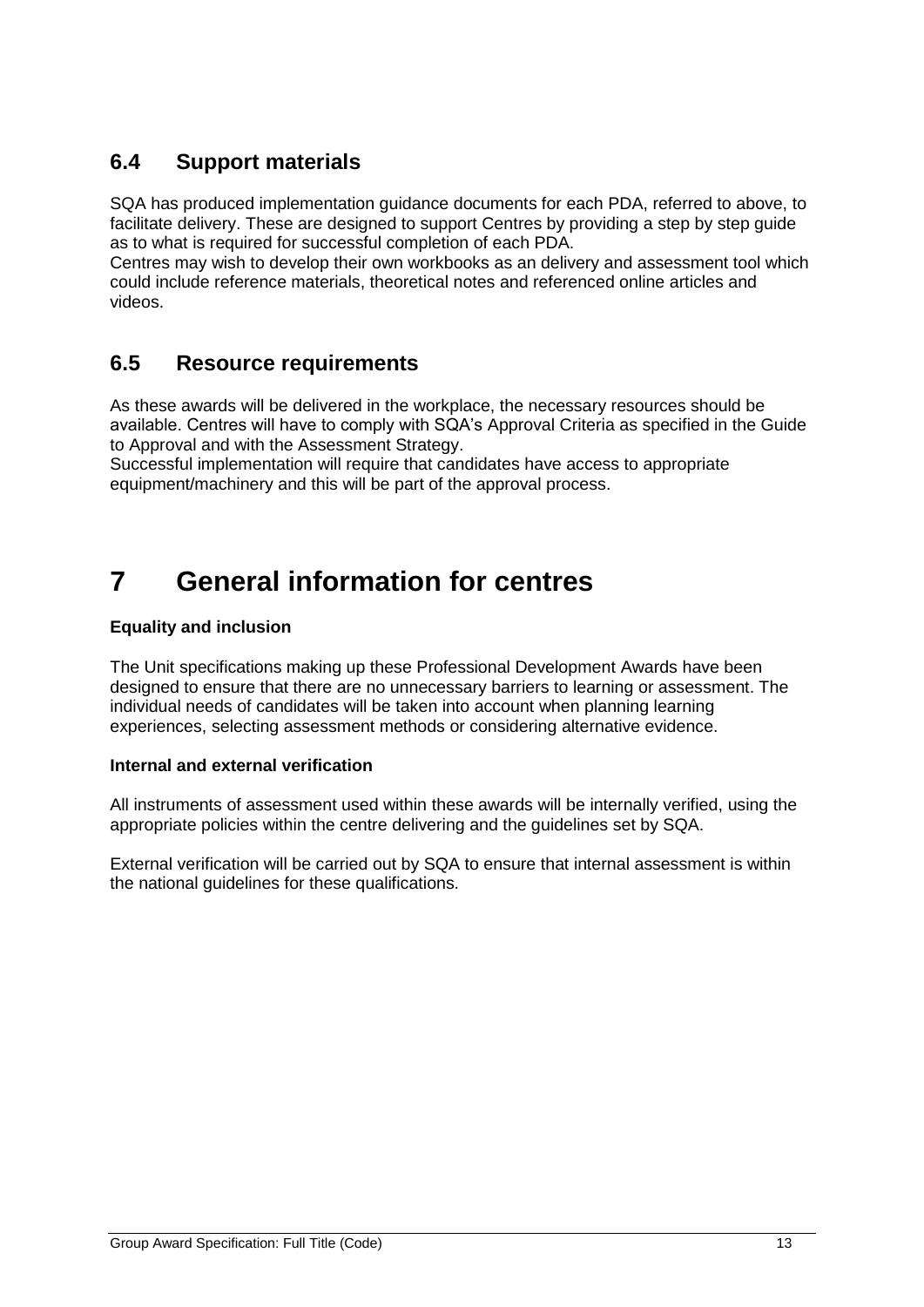## **8 Glossary of terms**

**Embedded Core Skills:** is where the assessment evidence for the Unit also includes full evidence for complete Core Skill or Core Skill components. A learner successfully completing the Unit will be automatically certificated for the Core Skill. (This depends on the Unit having been successfully audited and validated for Core Skills certification.)

**Finish date:** The end of a Group Award's lapsing period is known as the finish date. After the finish date, the Group Award will no longer be live and the following applies:

- candidates may not be entered for the Group Award
- the Group Award will continue to exist only as an archive record on the Awards Processing System (APS)

**Lapsing date:** When a Group Award is entered into its lapsing period, the following will apply:

- the Group Award will be deleted from the relevant catalogue
- the Group Award specification will remain until the qualification reaches its finish date at which point it will be removed from SQA's website and archived
- no new centres may be approved to offer the Group Award
- centres should only enter candidates whom they expect to complete the Group Award during the defined lapsing period

**SQA credit value:** The credit value allocated to a Unit gives an indication of the contribution the Unit makes to an SQA Group Award. An SQA credit value of 1 given to an SQA Unit represents approximately 40 hours of programmed learning, teaching and assessment.

**SCQF:** The Scottish Credit and Qualification Framework (SCQF) provides the national common framework for describing all relevant programmes of learning and qualifications in Scotland. SCQF terminology is used throughout this guide to refer to credits and levels. For further information on the SCQF visit the SCQF website at **[www.scqf.org.uk](http://www.scqf.org.uk/)**.

**SCQF credit points:** SCQF credit points provide a means of describing and comparing the amount of learning that is required to complete a qualification at a given level of the Framework. One National Unit credit is equivalent to 6 SCQF credit points. One National Unit credit at Advanced Higher and one Higher National Unit credit (irrespective of level) is equivalent to 8 SCQF credit points.

**SCQF levels:** The level a qualification is assigned within the framework is an indication of how hard it is to achieve. The SCQF covers 12 levels of learning. HNCs and HNDs are available at SCQF levels 7 and 8 respectively. Higher National Units will normally be at levels 6–9 and Graded Units will be at level 7 and 8. National Qualification Group Awards are available at SCQF levels 2–6 and will normally be made up of National Units which are available from SCQF levels 2–7.

**Subject Unit:** Subject Units contain vocational/subject content and are designed to test a specific set of knowledge and skills.

**Signposted Core Skills:** refers to opportunities to develop Core Skills arise in learning and teaching but are not automatically certificated.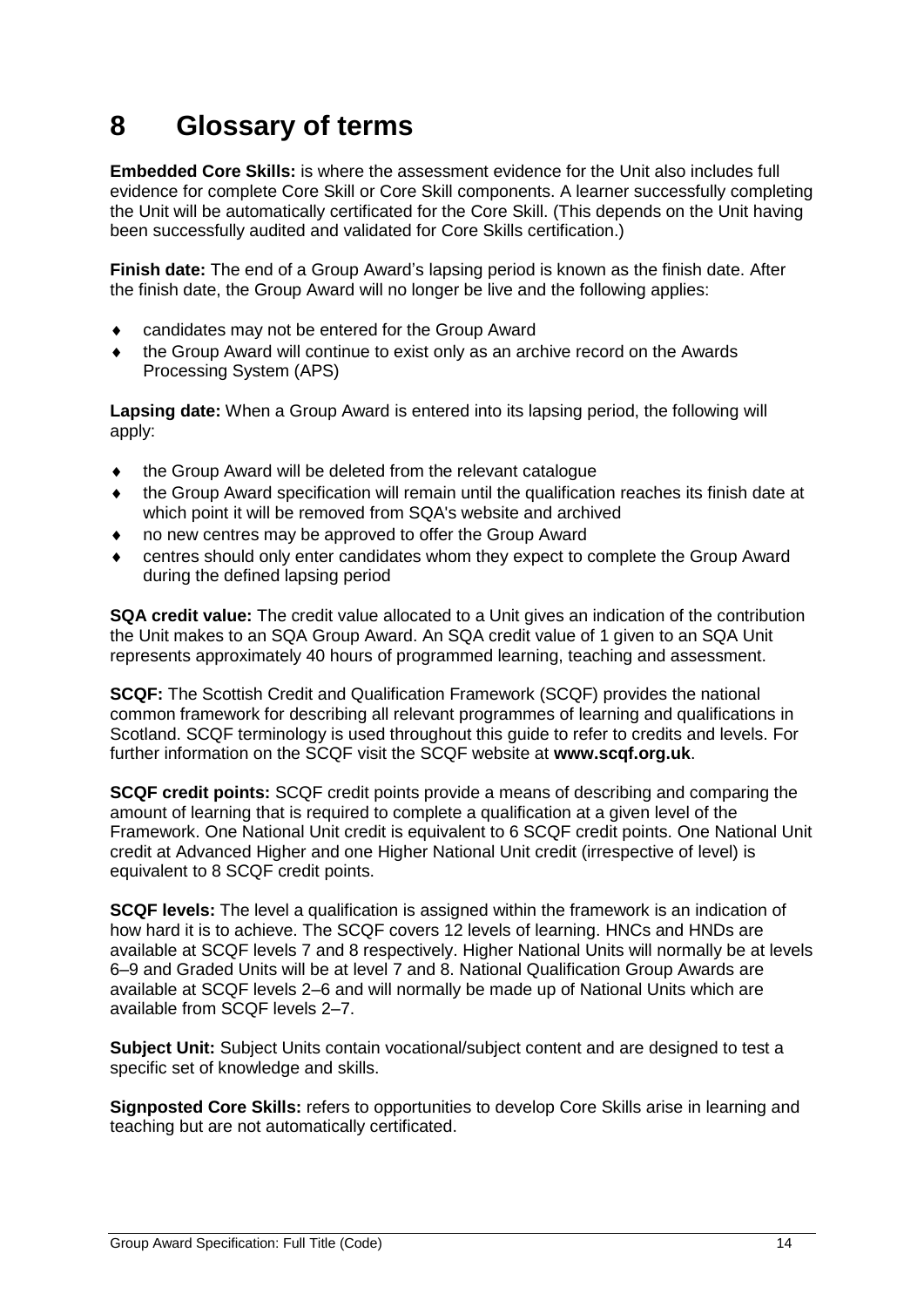## **History of changes**

It is anticipated that changes will take place during the life of the qualification and this section will record these changes. This document is the latest version and incorporates the changes summarised below. Centres are advised to check SQA's APS Navigator to confirm they are using the up to date qualification structure.

**NOTE:** Where a Unit is revised by another Unit:

- No new centres may be approved to offer the Unit which has been revised.
- Centres should only enter candidates for the Unit which has been revised where they are expected to complete the Unit before its finish date.

| <b>Version</b><br><b>Number</b> | <b>Description</b> | <b>Date</b> |
|---------------------------------|--------------------|-------------|
|                                 |                    |             |
|                                 |                    |             |
|                                 |                    |             |
|                                 |                    |             |
|                                 |                    |             |
|                                 |                    |             |
|                                 |                    |             |
|                                 |                    |             |
|                                 |                    |             |
|                                 |                    |             |
|                                 |                    |             |
|                                 |                    |             |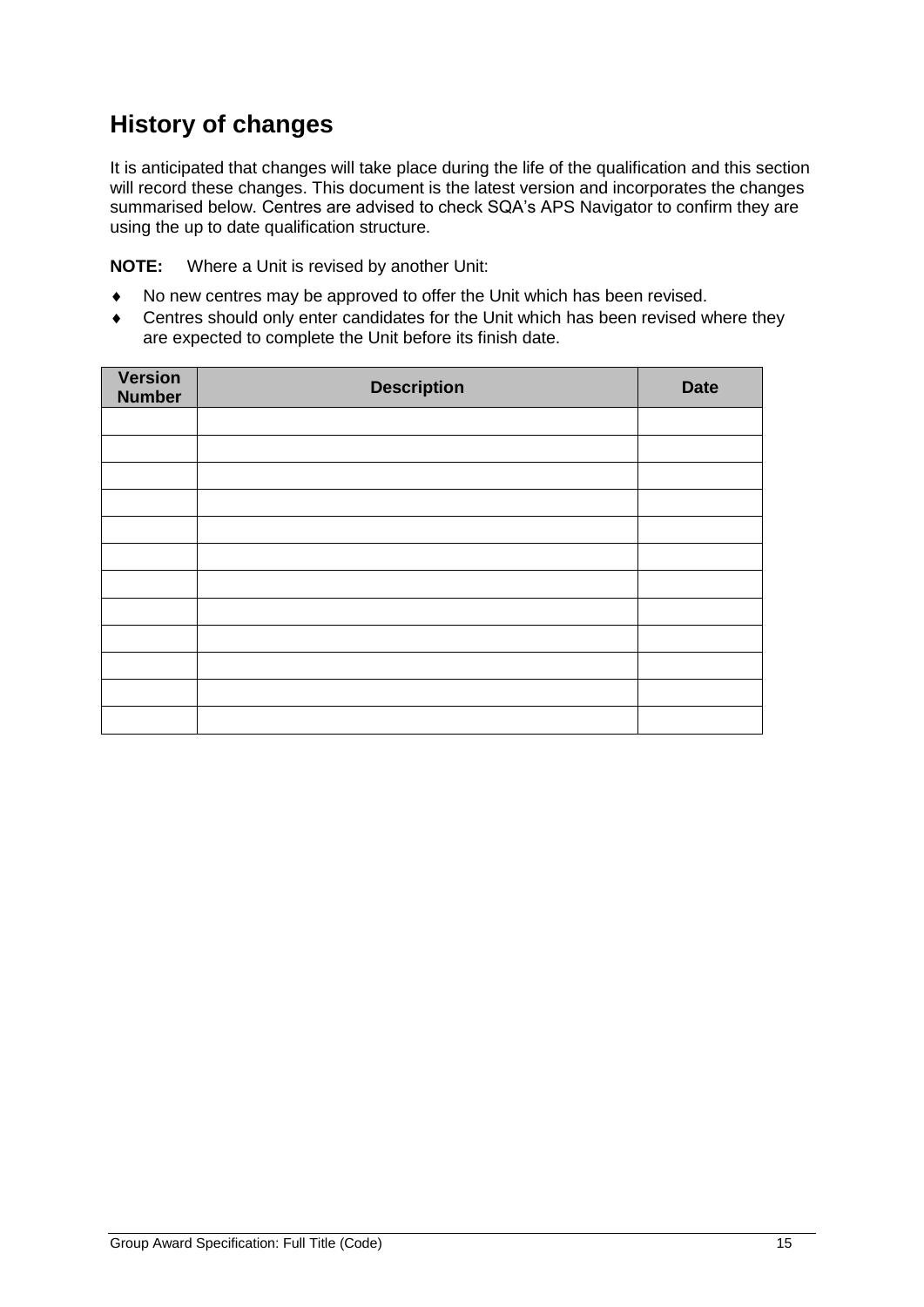## **9 General information for candidates**

Candidates will normally be employed in the Print sector or an apprentice undergoing training.

It is preferable, but not essential, that applicants have some experience of working in a printing environment.

New learners would benefit from having attained the skills, knowledge and understanding required through relevant qualifications and/or experience in printing.

Each of the nine PDAs has been designed using National Occupational Standards, the standards used by industry to test competency in each specialised area. That means that these are the standards employees within the industry are expected to achieve to be viewed as a qualified operator/administrator.

As the content of these qualifications would be nationally (UK)/internationally recognised they would assist when applying for employment either in the UK or overseas.

Successful completion of any of these PDAs will contribute towards the relevant SVQ.